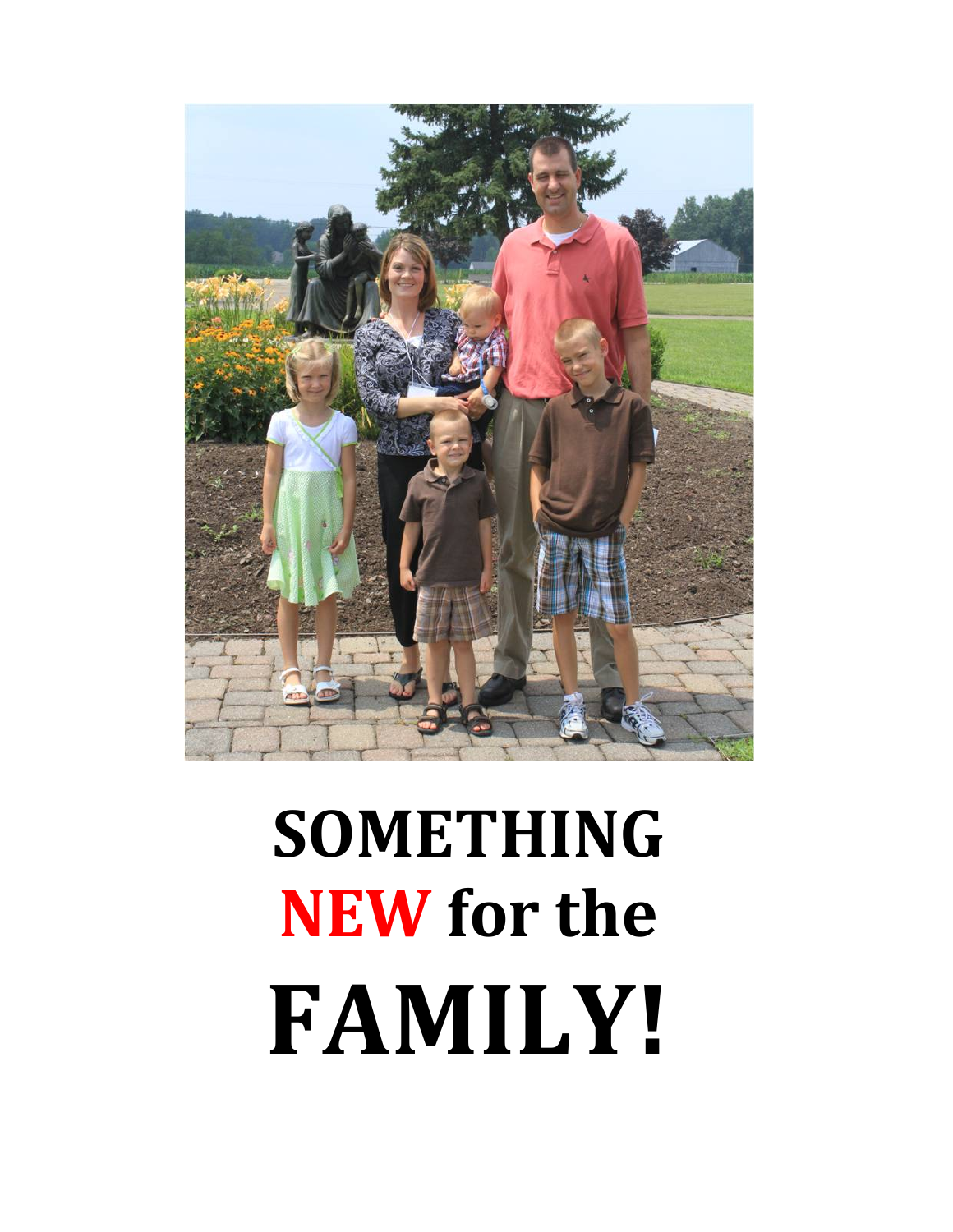

## **... something really new!**

Marriage and marriages are in trouble today. And if marriages fail, so does society.

There are many important Movements in our time offering programs aimed at strengthening marriage and family life.

But now there is a new Movement with a new approach: not a program of reform but actual reform as couples vow and consecrate their married and family lives in a Church‐regulated Movement: the **Holy Family Institute**.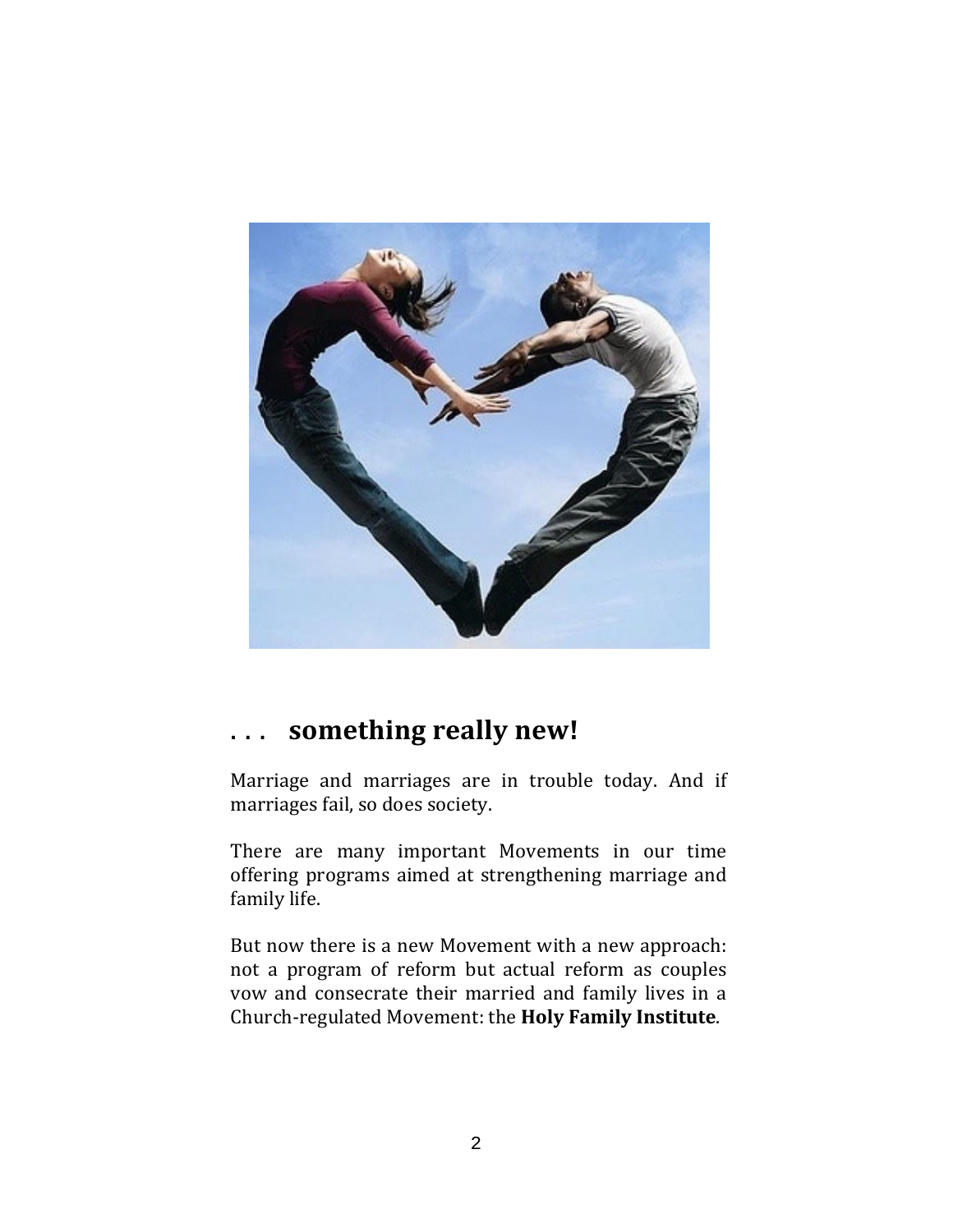

# **What is the Holy Family Institute?**

The Institute is a branch of the PAULINE FAMILY, a worldwide Religious group of Priests, Brothers and Sisters, plus consecrated men and women, married and single. In the United States, the Religious of the FAMILY are: the Society of St. Paul, the Daughters of St. Paul and the Sister Disciples of the Divine Master.

The Institute confers on married couples the privilege of being consecrated and vowed in their married state. These are not the vow of Religious, but they are, nevertheless, approved and regulated by the Church and governed by their own Statute. They require only an intensification of the married lifestyle (and not a radical change as in the Religious Life), but they are still a wonderful divine gift to couples in this new century.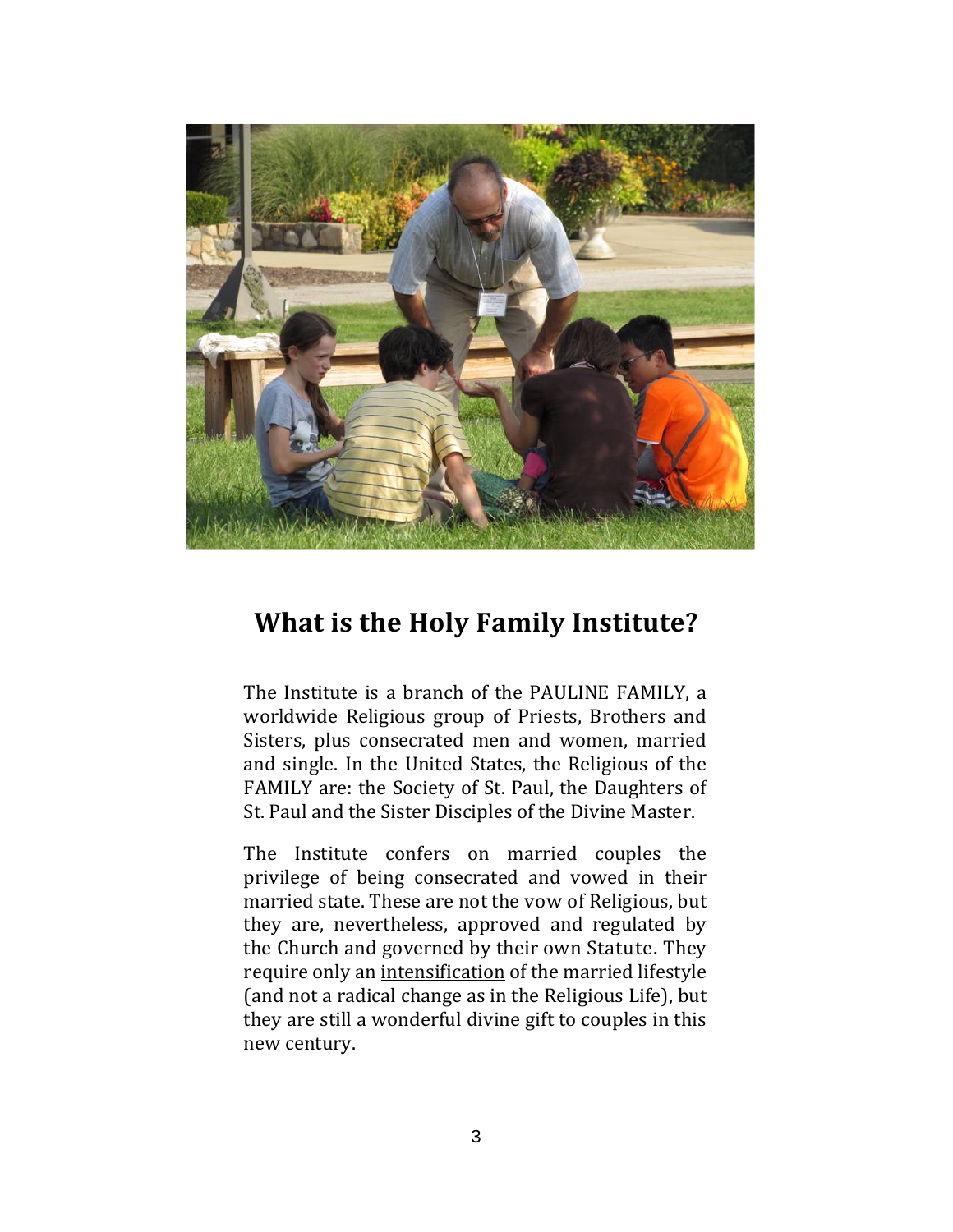

A group of Institute members and their families at the end of their annual Triduum or "3 days of Prayer and Friendship" during which they meet old friends, greet new arrivals and take one of the steps on their way to Perpetual Profession. It is the high-point of their year!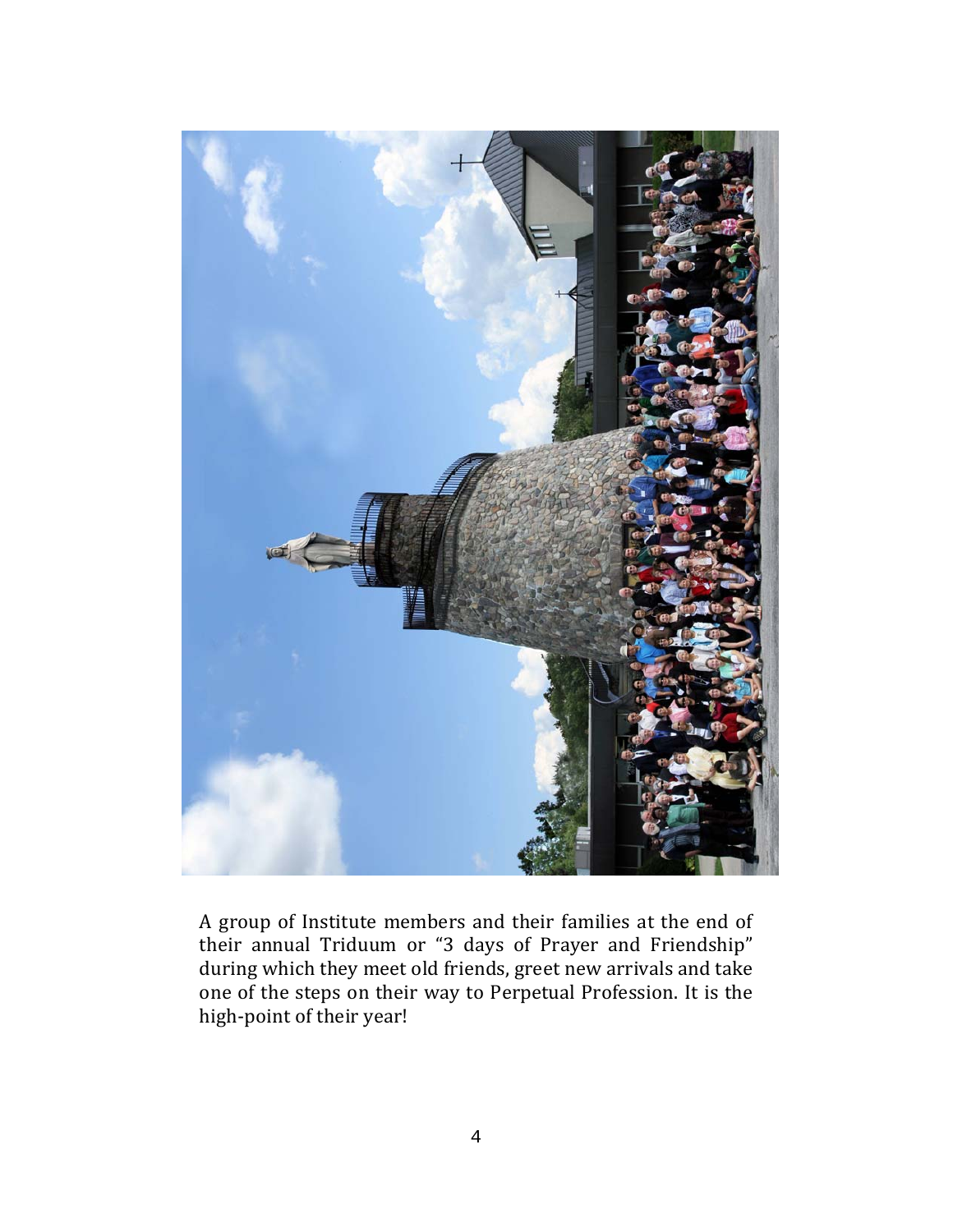#### **CONGREGATION FOR THE INSTITUTES OF CONSECRATED LIFE AND THE SOCIETIES OF APOSTOLIC LIFE Prot. No. A. 77‐1/81**

# **DECREE**

The Servant of God, Fr. James Alberione, moved by the desire to promote the spiritual good and sanctity of the Christian family, founded in 1963 the Institute called "Holy Family", for husbands and wives who wish to commit themselves to seeking evangelical perfection in marriage by means of the yows of conjugal chastity, poverty and obedience.

On June 19, 1982, the Holy See declared that the Institute was a Work proper to the Society of St. Paul and aggregated to it, and approved its Statute for a ten-year experimental period.

When the experimental period ended with positive results, the Superior General of the Society of St. Paul presented a new Statute of the above mentioned Institute to the Apostolic See, humbly asking that it be definitively approved.

This Congregation for the Institutes of Consecrated life and the Societies of Apostolic life, having carefully examined the Statute presented, approves and confirms it with this Decree, with the alterations introduced by this same Congregation, in conformity, with the official Italian-language copy conserved in the Congregation's archives.

Inspired by the example of the Holy Family of Nazareth, Institute members should increasingly understand their particular vocation in the family - "the little domestic church" so as to bring to it an authentic conjugal love.

Given at Rome, March 19, 1993, Solemnity of St. Joseph, Spouse of the Blessed Virgin Mary.

> Eduardo Cardinal Martinez Somalo *Prefect* + Francisco Javier Errazuriz Ossa *Secretary.*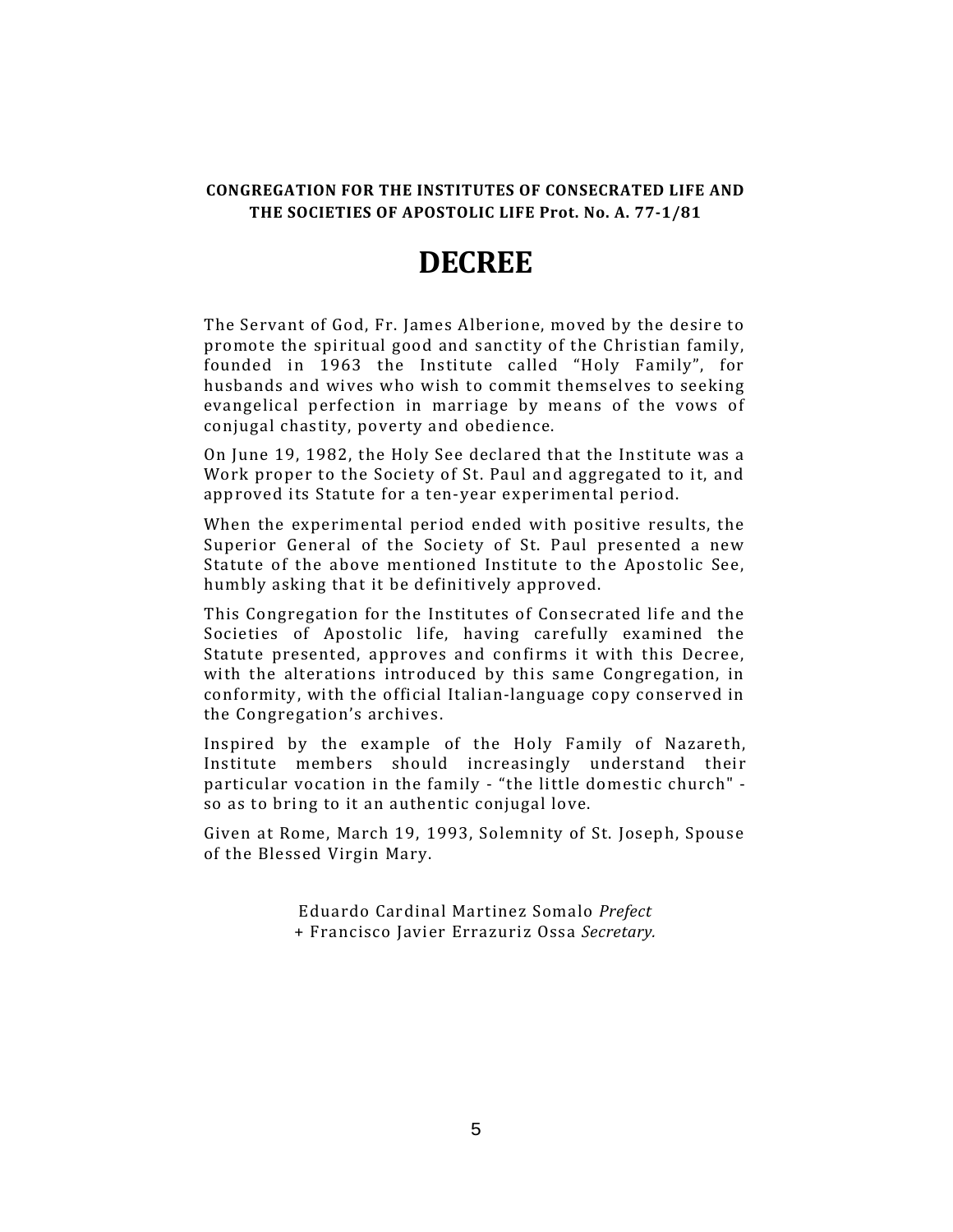



- The everyday life of the couple now has a new focus, a new orientation, a new purpose.
- They have a special incentive to be faithful to their marriage promises and to their duty of guiding their children in proper living.
- They live their consecration in and through their daily duties, in the home and in the workplace, with the many strains and stresses this involves.
- They practice, therefore, a domestic spirituality, not a monastic one.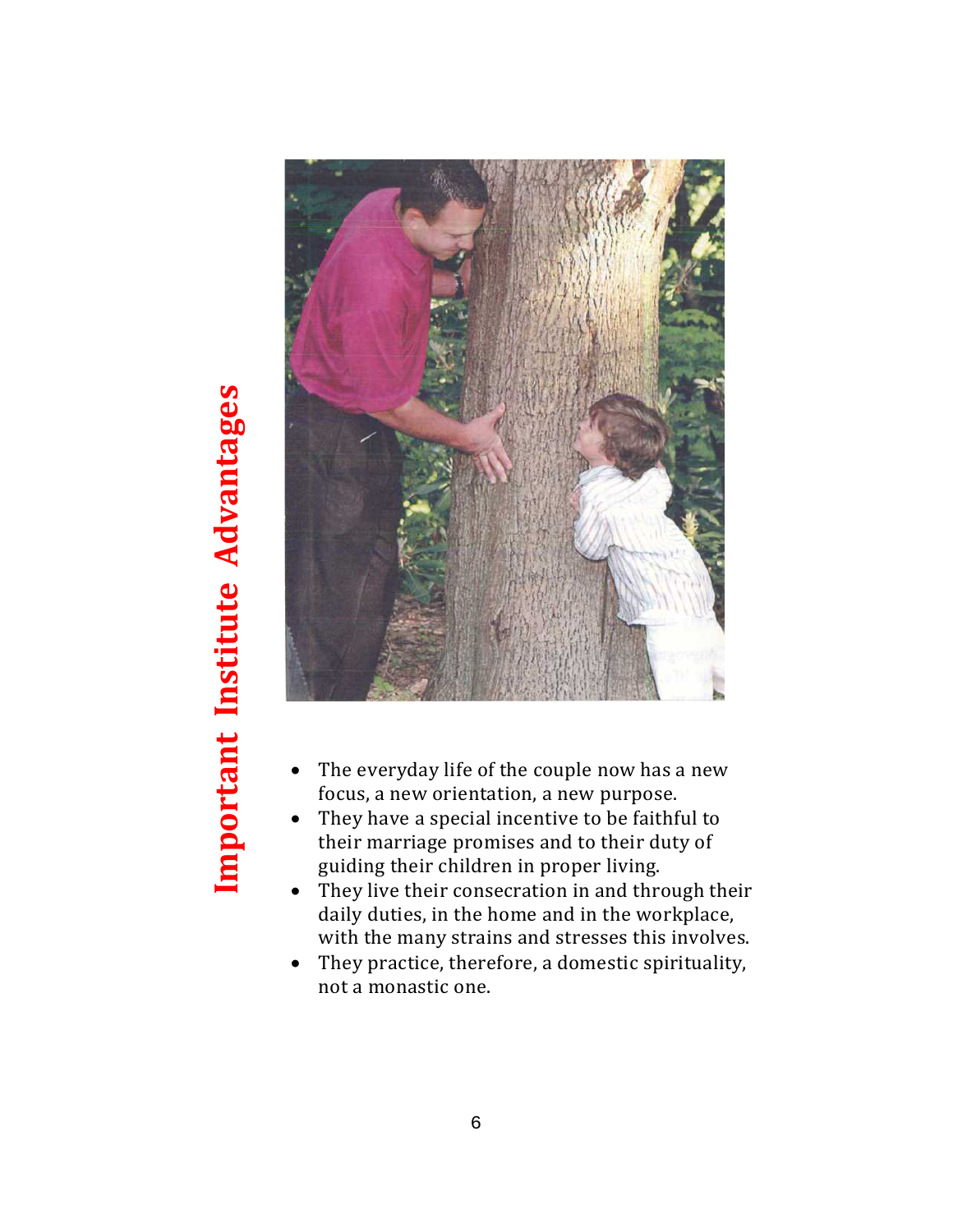# **The Holy Family Institute: A new gift of God to the married!**

- $\triangleright$  The Institute is a vowed organization. Although we may associate "vows" with a penitential lifestyle (e.g., the Religious life), vows do not always involve renunciation - that is just one possibility.
- $\triangleright$  In fact, they can be lived in <u>any</u> Catholic lifestyle including marriage, and with a significant advantage: the lifestyle is unchanged, but its spiritual value is affirmed and increased.
- $\triangleright$  The Religious person vows Poverty, Chastity and Obedience, thus renouncing his or her right to possessions, to marriage and to freedom of choice.
- The **Holy Family Institute member** vows Poverty (proper administration of goods), Conjugal Chastity (observance of Church law pertaining to marriage) and Obedience (observance of Church and civil law and of the spirituality and prayer of the Institute).
- $\triangleright$  This means that members affirm their vows made on their wedding day and continue to live them, but more intensely.
- $\triangleright$  In other words, any couple living a good Catholic marriage is already living the Institute lifestyle!